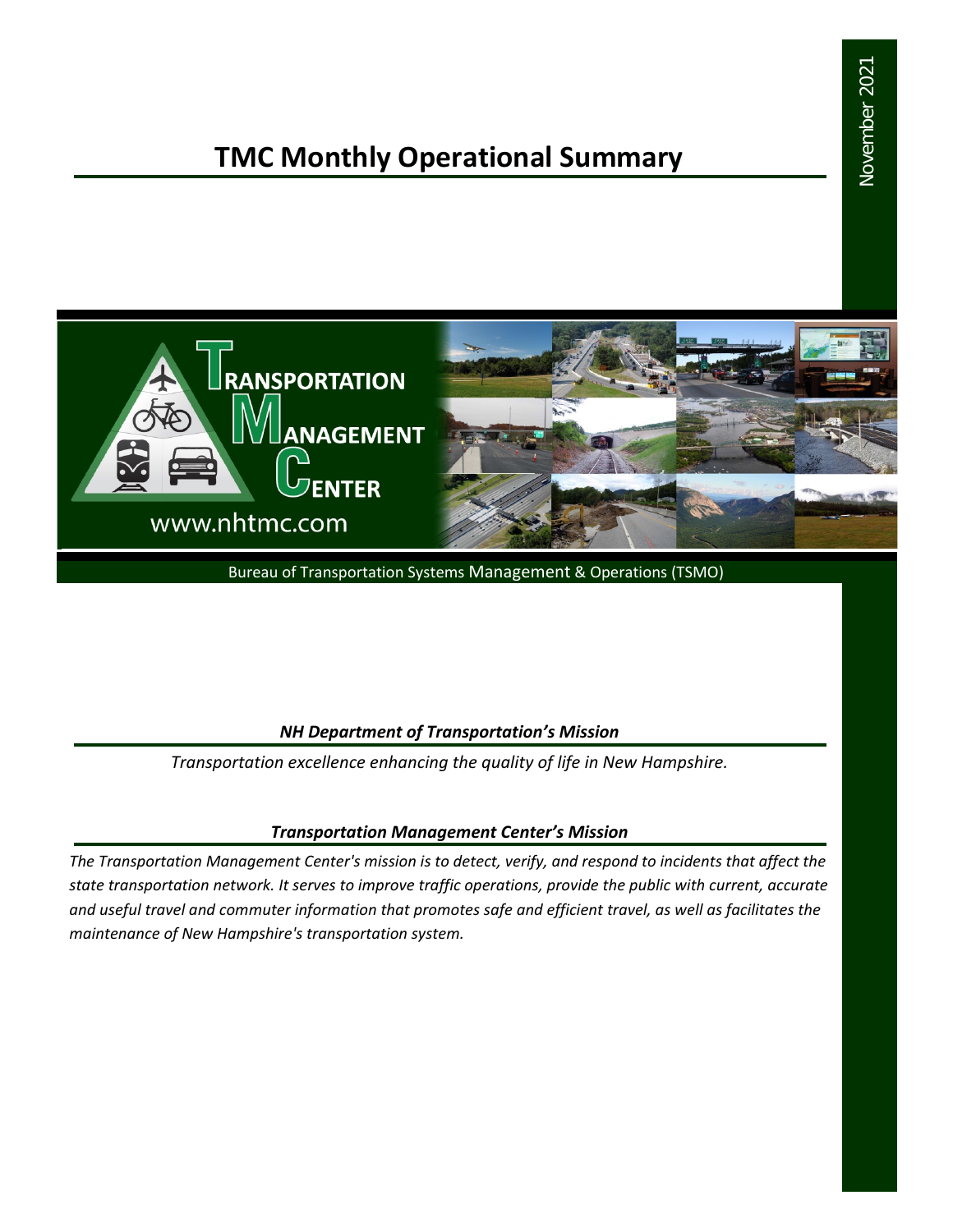**1**

**2 3**

**<sup>4</sup> <sup>5</sup> <sup>6</sup>**

## **New Hampshire Transportation Management Center Coverage Areas by District**

The State of New Hampshire is divided into six Districts and the New Hampshire Turnpike System comprising of approximately 9,266 lane miles.

# **Permanent ITS Equipment List**

| <b>Closed-Circuit Television (CCTV) Cameras</b>                                                                                                                                                                                                                                          | 2020 Total                        | 2021 Total                        |         |
|------------------------------------------------------------------------------------------------------------------------------------------------------------------------------------------------------------------------------------------------------------------------------------------|-----------------------------------|-----------------------------------|---------|
| CCTV cameras are used to pinpoint and<br>monitor traffic events so that information<br>can be disseminated quickly and<br>accurately.                                                                                                                                                    | 119                               | 143                               |         |
| <b>Dynamic Message Signs (DMS)</b>                                                                                                                                                                                                                                                       |                                   |                                   |         |
| DMS aid in sending messages to motorists<br>to inform them of traffic events that may<br>be impacting their route ahead.<br><sup>1</sup> Additional DMS that TSMO uses during the winter<br>season.<br><sup>2</sup> TSMO is responsible for an additional ~20 DMS for the<br>department. | 56<br>$16^{1}$<br>20 <sup>2</sup> | 57<br>$16^{1}$<br>20 <sup>2</sup> |         |
| <b>Road Weather Information System</b><br>(RWIS)                                                                                                                                                                                                                                         |                                   |                                   |         |
| A RWIS collects and displays data from a<br>network of pavement and atmospheric<br>sensors to provide site-specific weather<br>and pavement surface condition<br>information.                                                                                                            | 25                                | 37                                |         |
| <b>Variable Speed Limit Sign (VSL)</b>                                                                                                                                                                                                                                                   |                                   |                                   |         |
| VSL are speed limits that change based on<br>road, traffic, and weather conditions.<br><b>Motor Vehicle Detection System (MVDS)</b>                                                                                                                                                      | 18                                | 23                                | IINIMUN |
|                                                                                                                                                                                                                                                                                          |                                   |                                   |         |
| MVDS are sensors that collect speed and<br>volume data.                                                                                                                                                                                                                                  | 19                                | 39                                |         |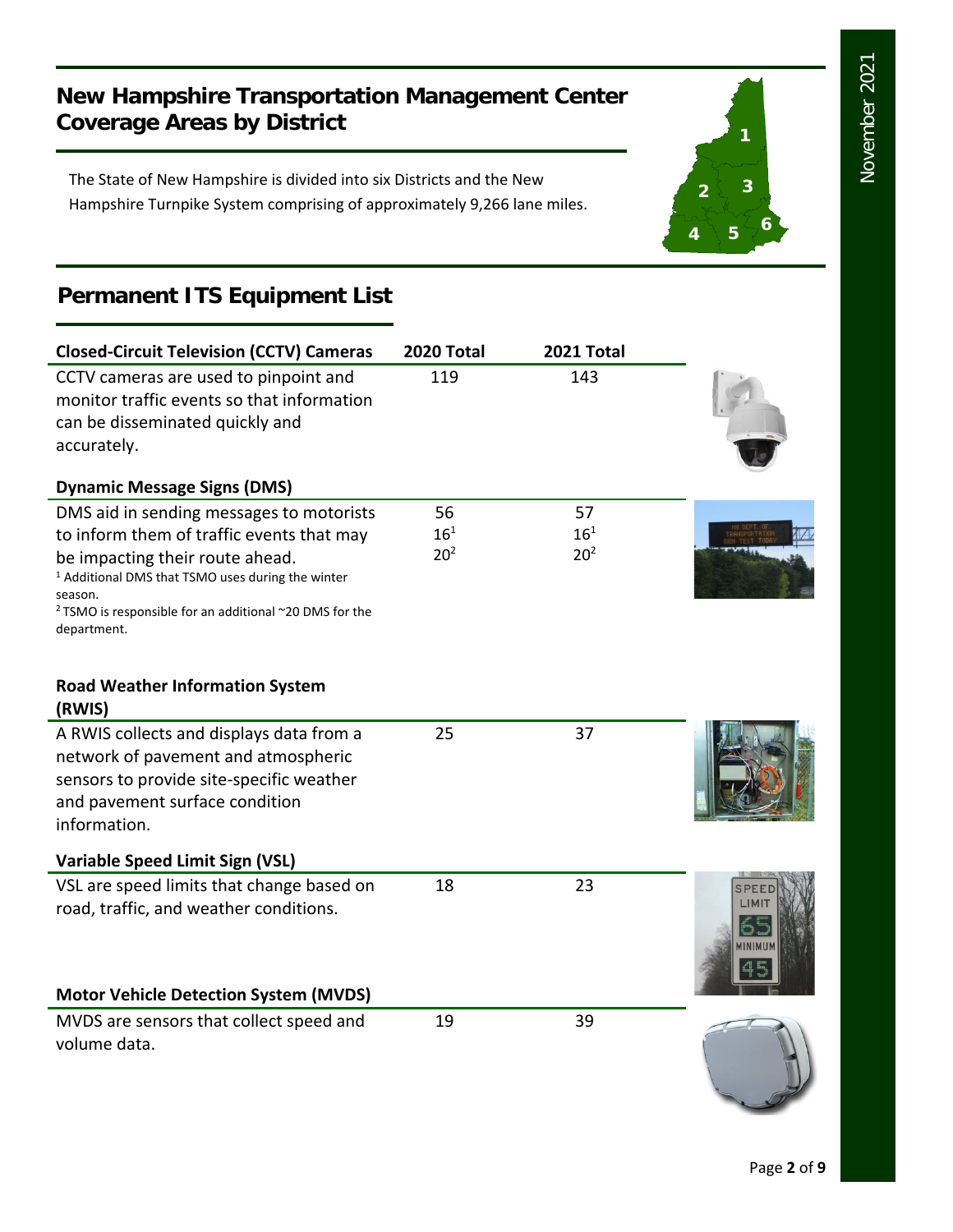|                                                                                                                                         | <b>Current Month</b>                 | 2021 Total |  |
|-----------------------------------------------------------------------------------------------------------------------------------------|--------------------------------------|------------|--|
| <b>Unplanned Incidents</b>                                                                                                              | <b>Total Unplanned Incidents</b>     |            |  |
| Operators log information about each<br>unplanned incident including date/time,<br>location, traffic impact, and duration.              | 121                                  | 1,419      |  |
| <b>Planned Incidents</b>                                                                                                                | <b>Total Planned Incidents</b>       |            |  |
| Operators log information about each<br>planned incident including date/time,<br>location, traffic impact, and duration.                | 142                                  | 3,483      |  |
| <b>Communication</b>                                                                                                                    | <b>Total Calls</b>                   |            |  |
| Operators log all incoming and outgoing<br>control room communications, engaging<br>various incident responders and<br>stakeholders.    | 3,793                                | 44,768     |  |
| <b>Work Zones Communication</b>                                                                                                         | <b>Total Construction Calls</b>      |            |  |
| Construction related activities or<br>communication that's outside of planned<br>incidents.                                             | 1,026                                | 17,260     |  |
| <b>DMS Messages</b>                                                                                                                     | <b>Total Messages</b>                |            |  |
| All changes to DMS are logged and<br>reviewed.                                                                                          | 11,110                               | 175,994    |  |
| <b>Public Outreach</b>                                                                                                                  | <b>Total NHTMC.com Webpage Users</b> |            |  |
| Operators use Twitter and nhtmc.com to<br>inform motorists about traffic events and<br>other road related information.                  | 1,052                                | 15,222     |  |
| <b>Storm Desk Activations</b>                                                                                                           | <b>Total Storm Desk Activations</b>  |            |  |
| The TSMO Storm Desk is activated during<br>storm events. The Storm Desk is utilized<br>as a single point of contact to<br>stakeholders. | 0                                    | 1          |  |

November 2021 November 2021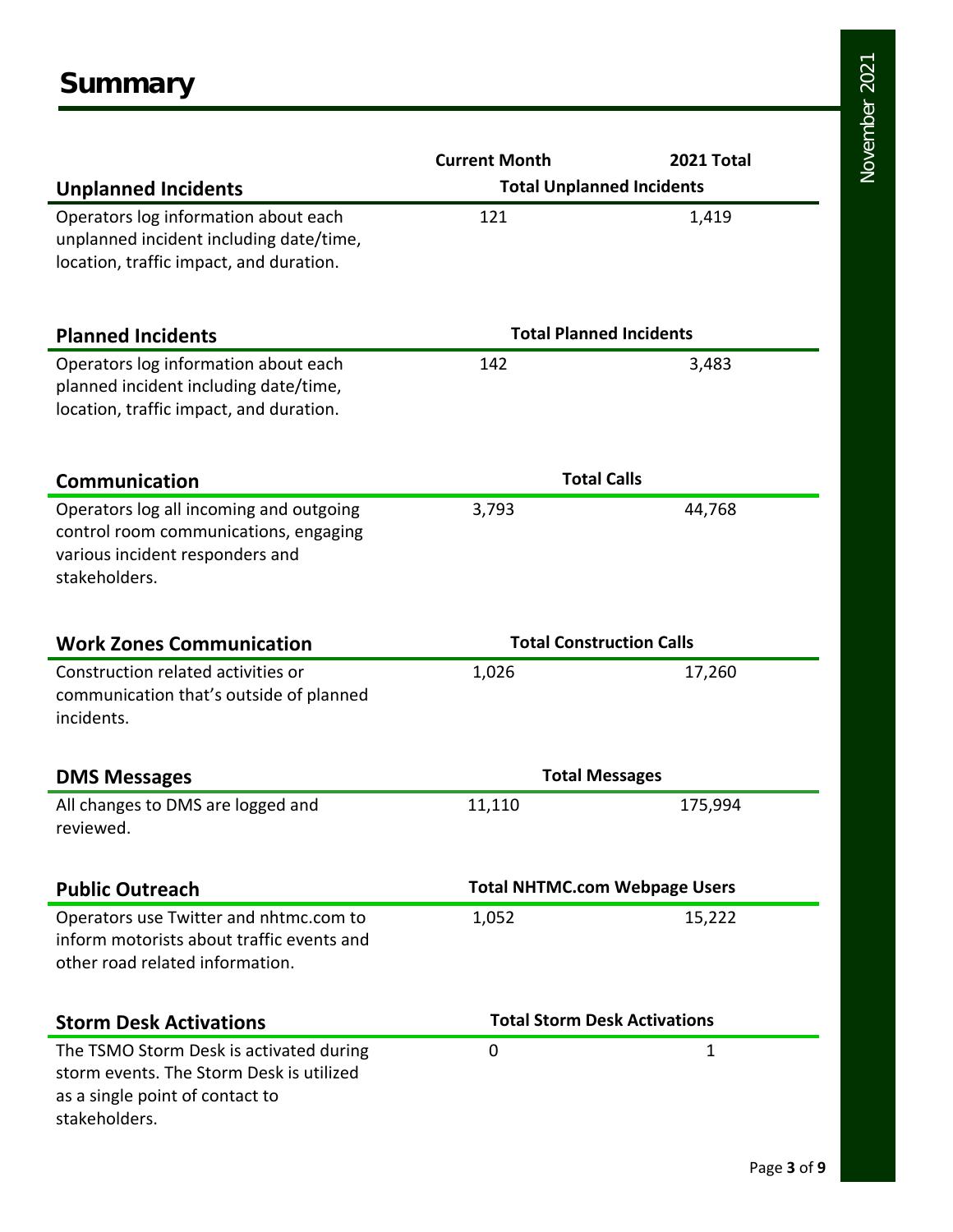November 2021 November 2021

# **Unplanned Incidents**



Increased staffing within the TMC is necessary during normal business hours to better facilitate daily operations while also managing unplanned incidents. Incidents are tracked by the time at which the operators are notified of the start of the event.

### **Current Month - Incidents by Type**



This graph shows the type of incident totals for the month.

#### **Types of Incidents:**

**No Closure:** No lane closures occurred during the incident. **Partial Closure**: Only a part of the roadway was closed. **Full Closure**: All lanes were closed during the incident.

No Closure Partial Closure Full Closure

#### **Current Month - Incident Duration Current Month - Incident by Road**

This graph shows the duration history of incidents.



This graph shows which type of roadway the incidents occurred on.

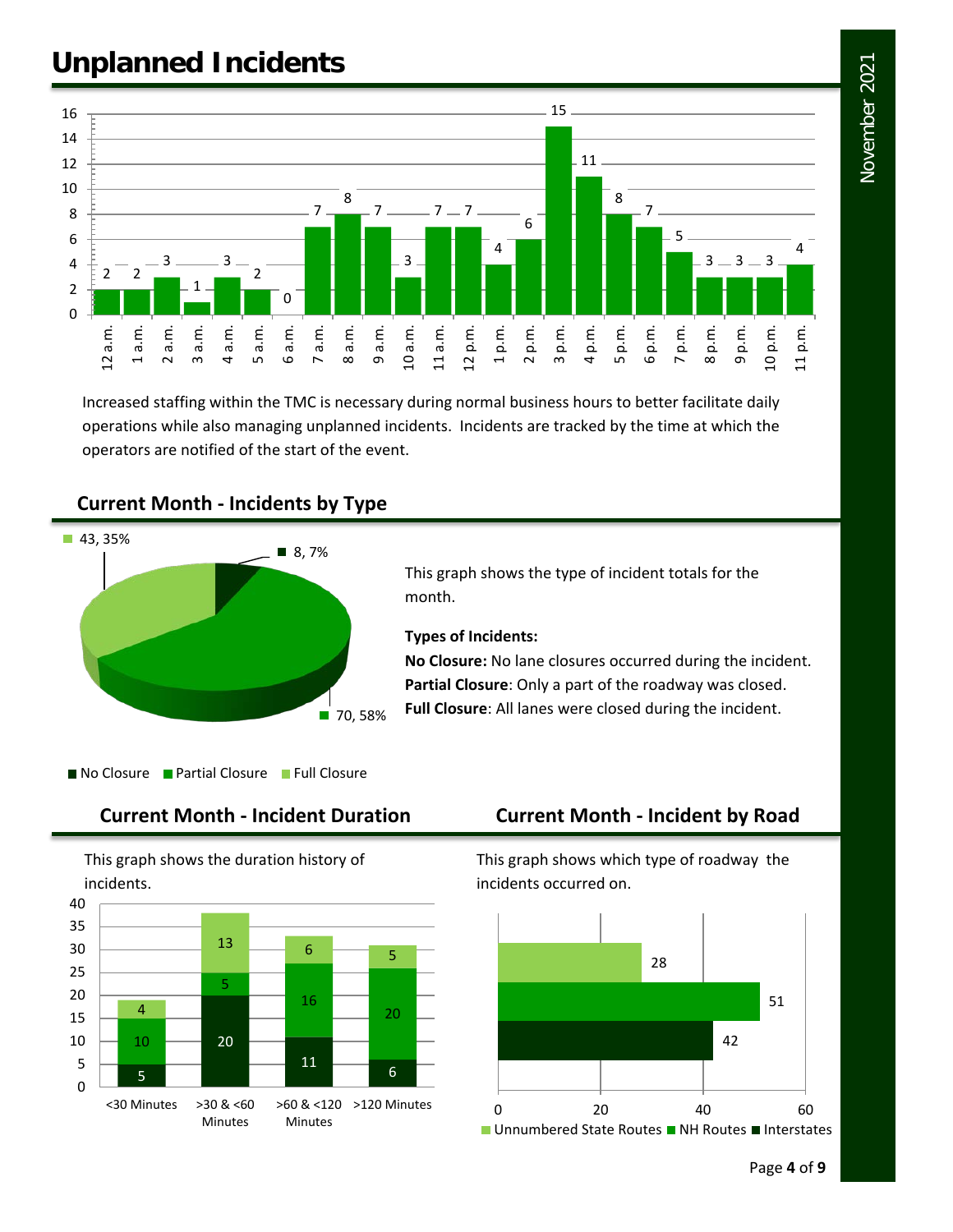

Additional staffing within the TMC is necessary during peak hours to meet the demands of daily planned operations. Planned Events are tracked by the time at which the operators are notified of the start of the event.



### **Current Month - Incidents by Type**

This graph shows the type of incident totals for the month.

Planned Events that impact the roadway, shoulder, or a ramp include events such as construction, bridge maintenance, or road maintenance. Each type could result in a partial closure or full closure.

## **Current Month - Incident Duration Current Month - Incident by Road**

This graph shows the duration history of incidents.



This graph shows which type of roadway the incidents occurred on.

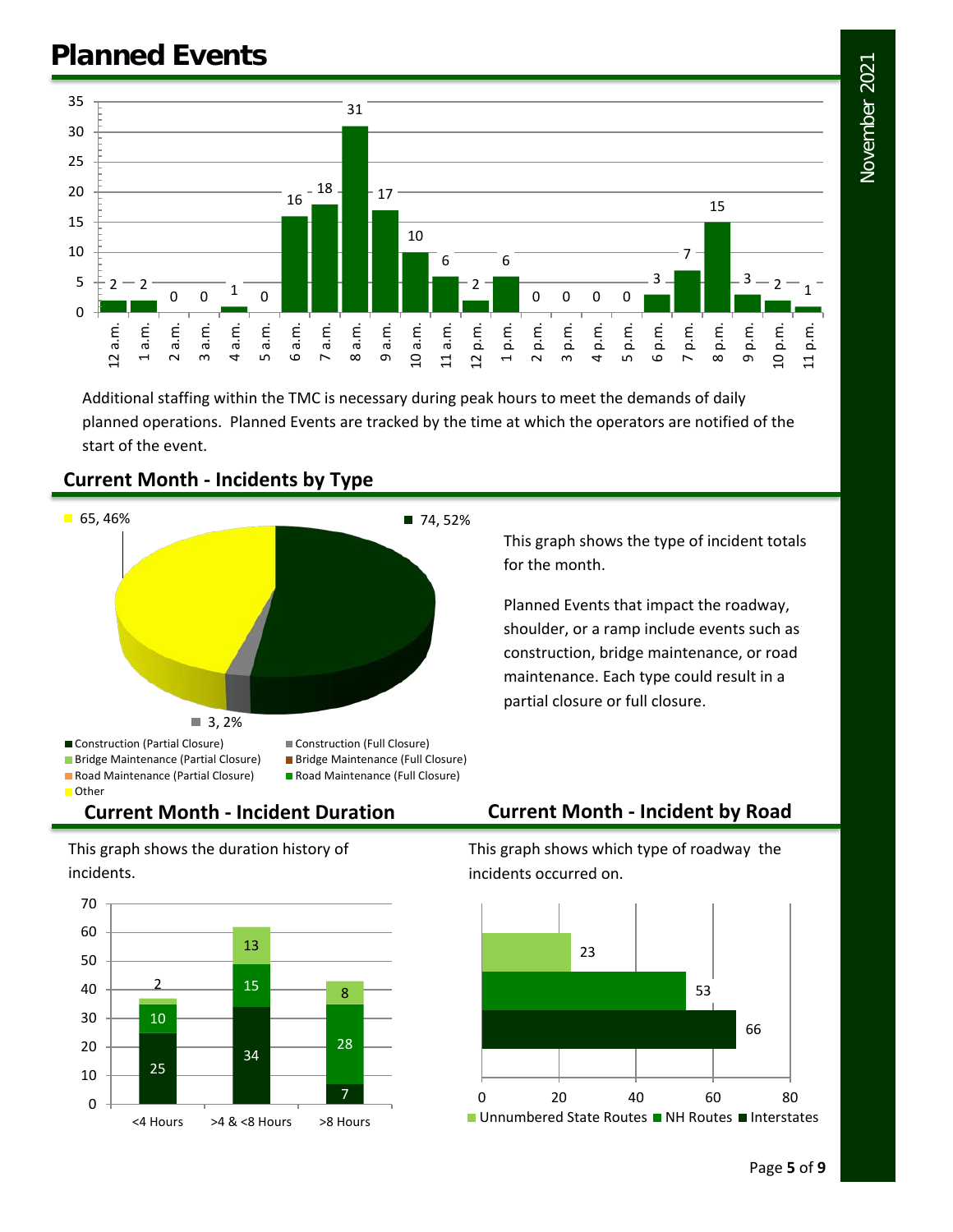## **Current Month - Calls by Type**

Dispatchers receive different types of calls throughout the day. They log the type of call and review this information monthly.



## **Log Entries by Type**

This graph shows the amount of log entries by type that TMC Operators have entered into the Compass ATMS for the current month.

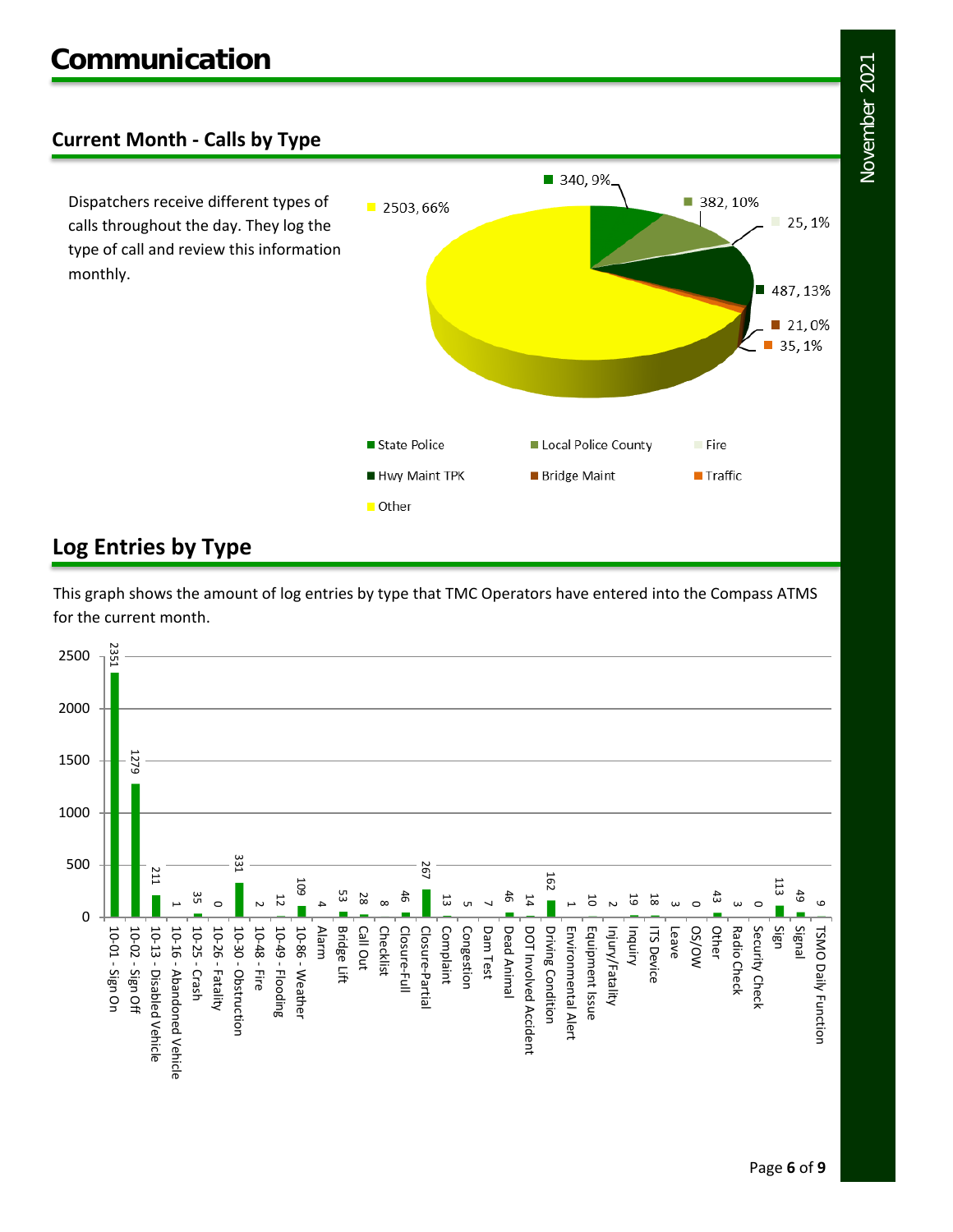This graph shows the different types of construction related calls that dispatchers received.



## **Current Month – Construction Calls Incidents Occurring in Work Zones**

This graph shows the total number of incidents reported on Work Zone Crash Reports from the Bureau of Construction.



## **Incidents Occurring in Work Zones by Location**



The graph to the left shows the incidents occurring in work zones by district for the current month and for the current year.

The map to the right shows the current year total for incidents occurring in work zones by district.

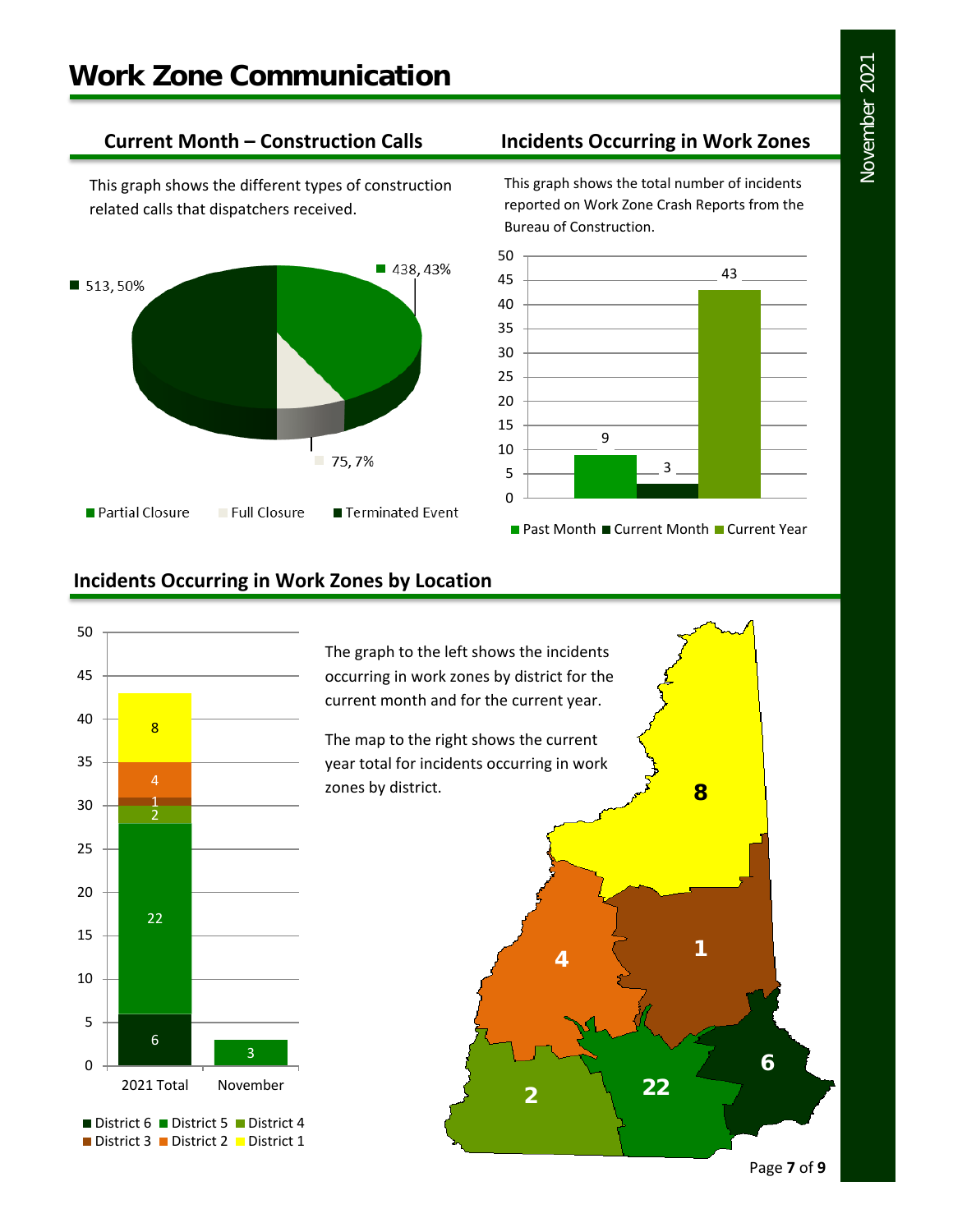# **DMS Messages**





This graph shows the type of message that were relayed to the public by being displayed on the DMS.

This graph shows the total messages that were posted to DMS for the year so far.

### **Current Month - Total Messages Posted by Board**

| 101 E 52.8 FSV5               | 26             | 93 S 25.1 PSVT - SWZ - M04    | 6              | FEE N 1.2 FSVT                  | 22             |
|-------------------------------|----------------|-------------------------------|----------------|---------------------------------|----------------|
| 101 to 95 Side Toll           | $\overline{2}$ | 93 S 25.6 PSVT - SWZ - M03    | 8              | <b>FEE N 16.2 PSVT</b>          | 26             |
| 101E 114.8 FSV6               | 146            | 93 S 26.4 PSVT - SWZ - M02    | 96             | FEE N 18.8 FSVT                 | $\overline{7}$ |
| 101W 102.6 FSV5               | 20             | 93 S 27.4 PSVT - SWZ - M01    | 34             | FEE N 5.2 PSVT                  | $\overline{2}$ |
| 101W 128 PSV6                 | 18             | 93 S 31.9 PSVT - SWZ - M07    | 28             | FEE S 17.8 PSVT                 | 32             |
| 16N 35.0 PSV3                 | $\overline{2}$ | 93 S 5.2 VSL D5               | $\overline{3}$ | FEE S 3.8 FSDT                  | 20             |
| 293N 8.8 FSPT                 | 350            | 93 S EX 9 On-Ramp - SWZ - M09 | $\mathbf{1}$   | FEE S 8.6 FSPT                  | 19             |
| 293S 1.4 FSD5                 | 42             | 93 SM 2.2 VSL D 5             | $\overline{3}$ | 1-91 N VT 69.1 PSVT - SWZ - M06 | 376            |
| 293S 4.8 FSDT                 | 28             | 93 SM 5.2 VSL D5              | 3              | ST N 1.0 FSAT                   | 209            |
| 393 W 1.9 PSV5                | 10             | 93N 16.0 VSL D5               | $\mathbf{1}$   | <b>ST N 17.5 PSVT</b>           | 8              |
| 4 W 98.9 FSS6                 | 6              | 93N 16.0 VSL D5 Median        | $\mathbf{1}$   | <b>ST N 19.2 PSVT</b>           | 4              |
| 4E 92.4 FSS6                  | 6              | 93N 23.4 FSD5                 | 284            | ST N 4.4 FSST                   | 19             |
| <b>4E 98 FSA6</b>             | 17             | 93N 26.8 PSVT                 | 57             | ST N 5.4 PSVT                   | $\overline{7}$ |
| 89 N 56.8 PSVT - SWZ - M01    | 153            | 93N 32.9 FSST                 | 13             | <b>ST S 17.7 PSVT</b>           | $\overline{4}$ |
| 89 N 57.2 PSVT - SWZ - M02    | 14             | 93N 36.2 FSVT                 | 22             | <b>ST S 24.4 FSVT</b>           | 152            |
| 89 N 59.8 PSVT - SWZ - M03    | 65             | 93N 57.6 FSS3                 | 21             | ST S 3.4 FSDT                   | 2,583          |
| 89 S VT 0.9 PSVT - SWZ - M05  | 380            | 93N 76.4 FSV3                 | 26             | <b>ST S 34.4 PSVT</b>           | 4              |
| 89N 1.8 FSV5                  | 171            | 93N 82.6 FSV3                 | $\mathbf{1}$   | <b>ST S 5.6 PSVT</b>            | $\overline{2}$ |
| 89N 18.4 FSS5                 | 8              | 93N 99.6 FSA3                 | 21             | ST S 7.8 FSAT                   | 2,255          |
| 89N 35.5 FSV2                 | 27             | 93S 117.6 FSA1                | 16             | <b>WAW0.5 FSST</b>              | 8              |
| 89N 43.8 PSV2                 | 16             | 93S 122.2 FSV1                | $\overline{7}$ |                                 |                |
| 89N 49.0 PSV2                 | 8              | 93S 23.4 FSD5                 | 157            |                                 |                |
| 89N 54.9 FSS2                 | 12             | 93S 27.8 FSDT                 | 550            |                                 |                |
| 89S 10.8 FSV5                 | 201            | 93S 30.3 PSVT                 | 54             |                                 |                |
| 89S 3.4 FSV5                  | 425            | 93S 32.4 FSVT                 | 30             |                                 |                |
| 89S 42.6 PSV2                 | 8              | 93S 36.5 FSST                 | 11             |                                 |                |
| 89S 55.0 PSV2                 | 18             | 93S 39.0 FSV5                 | 51             |                                 |                |
| 89S 57.7 FSS2                 | 20             | 93S 43.3 PSV5                 | 13             |                                 |                |
| 91 VT S 70.6 PSVT - SWZ - M04 | 349            | 93S 48.0 FSV5                 | 25             |                                 |                |
| 93 N 0.5 FSDT                 | 109            | 93S 68.8 FSV3                 | 19             |                                 |                |
| 93 N 2.35 VSL D 5             | $\overline{2}$ | 93S 7.2 FSD5                  | 105            |                                 |                |
| 93 N 3.8 VSL D5               | $\overline{3}$ | 93S 85.4 FSV3                 | 19             |                                 |                |
| 93 N 6.6 VSL D5               | 3              | 95N 0.4 FSVT                  | 168            |                                 |                |
| 93 N 7.5 FSD5                 | 113            | 95N 13.0 FSVT                 | 17             |                                 |                |
| 93 N EX 9 On-Ramp - SWZ - M08 | $\mathbf{1}$   | <b>95N 14.8 FSDT</b>          | 33             |                                 |                |
| 93 NM 2.35 VSL D 5            | $\overline{2}$ | <b>95N 3.0 FSDT</b>           | 163            |                                 |                |
| 93 NM 3.8 VSL D5              | 3              | <b>95N 4.8 PSVT</b>           | 46             |                                 |                |
| 93 NM 6.6 VSL D5              | 3              | 95S 15.4 FSDT                 | 141            |                                 |                |
| 93 S 2.2 VSL D 5              | 3              | 95S 3.4 FSPT                  | 18             |                                 |                |
| 93 S 22.6 PSVT - SWZ - M06    | 20             | 95S 7.2 PSVT                  | 45             |                                 |                |
| 93 S 23.3 PSVT - SWZ - M05    | 88             | 95S 7.6 FSDT                  | 136            |                                 |                |
|                               |                |                               |                |                                 |                |

November 2021 November 2021